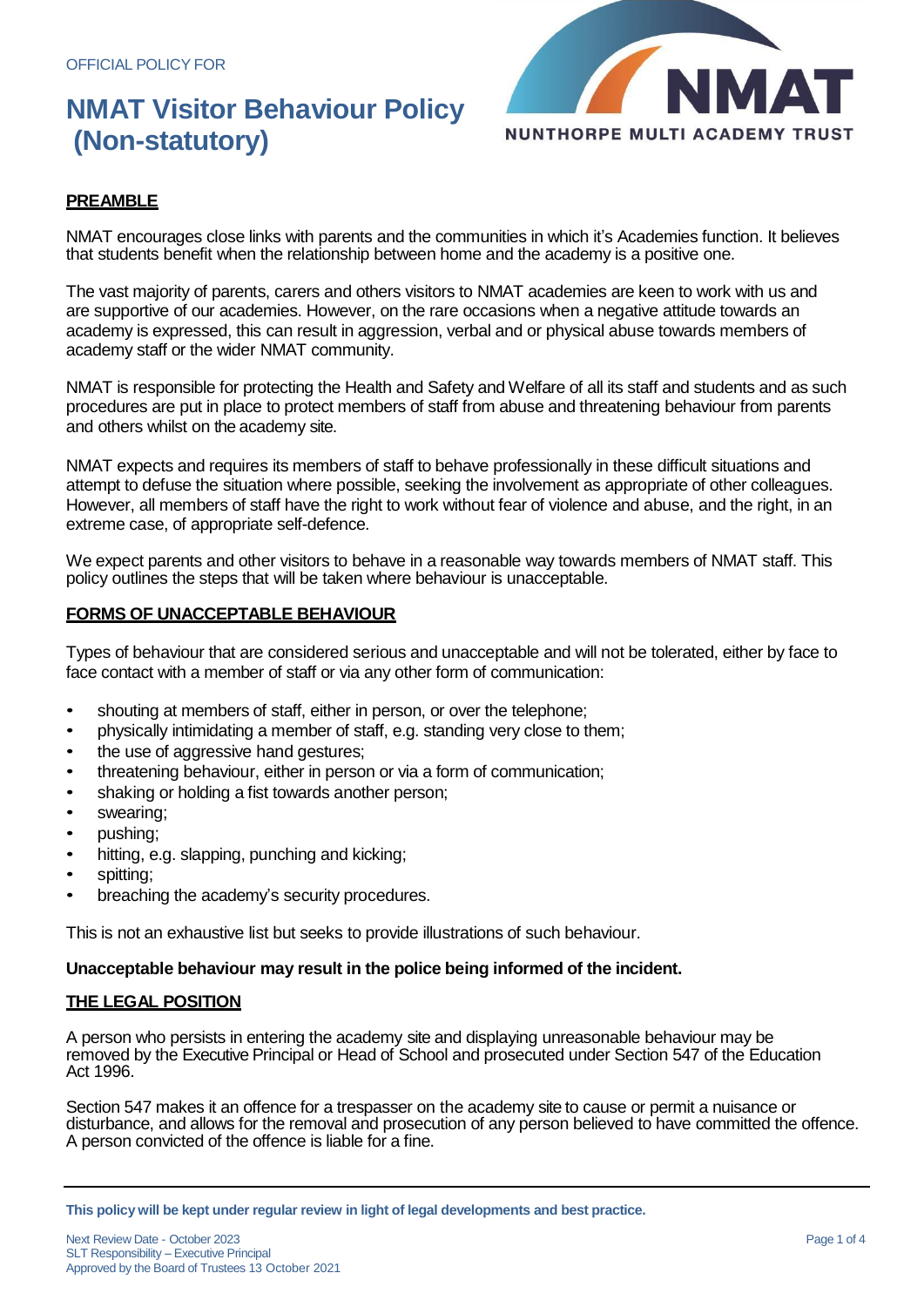## **NMAT Visitor Behaviour Policy (Non-statutory)**



A parent/carer of a child attending an NMAT academy normally has a license to be on the academy site at certain times and for certain purposes but, if the parent's/carer's behaviour is unreasonable, this permission may be withdrawn which means that their license to enter the academy site is suspended and they will become a trespasser.

#### **PROCEDURES TO BE FOLLOWED**

If a parent/carer behaves in an unacceptable way towards a member of the NMAT academy's community, the Executive Principal/ Head of School or appropriate senior staff will seek to resolve the situation through discussion and mediation. If necessary, the NMAT complaints procedures should be followed.

Where all procedures have been exhausted, and aggression or intimidation continue, or where there is an extreme act of violence, a parent/carer may be banned by the Executive Principal/Head of School from an academy's and/or all NMAT sites for a period of time, subject to review.

In imposing a ban the following steps will be taken:

- 1. The parent/carer will be informed, in writing, that they are banned from the site, subject to review, and what will happen if the ban is breached, e.g. that police involvement or an injunction application may follow
- 2. Where an assault has led to a ban, a statement indicating that the matter has been reported to the local authority and the police will be included
- 3. The chair of the Academy Trust will be informed of the ban (and the Local Authority as appropriate).
- 4. Where appropriate, arrangements for students being delivered to, and collected from the academy's gate will be clarified.

#### **STAFF REPORTING AN INCIDENT**

Staff should record any incidents including trespass, nuisance or disturbance on the academy site verbal abuse, sexual or racial abuse, threats, aggression, physical violence and intentional damage to property, using the incident report form (see appendix 1).

This form should be completed as comprehensively as possible and for any incident involving or witnessed by a student or parent/carer/visitor, a member of staff should complete the form on their behalf.

The completed form should be passed to the Head of School, for appropriate action and recording.

#### **ACCEPTABLE USE OF SOCIAL MEDIA**

The Trust recognise and appreciate the role parents/carers play in supporting the education of the children in the Trust's academies. The Trust knows that the vast majority of parents/carers interact courteously and politely with staff, treating them as professionals and allowing them to carry out their duties.

However, there have been occasions when the very high standards usually shown are not met with some communications between parents regarding the Trust and/or its academies.

**This policywill be kept under regular review in light of legal developments and best practice.**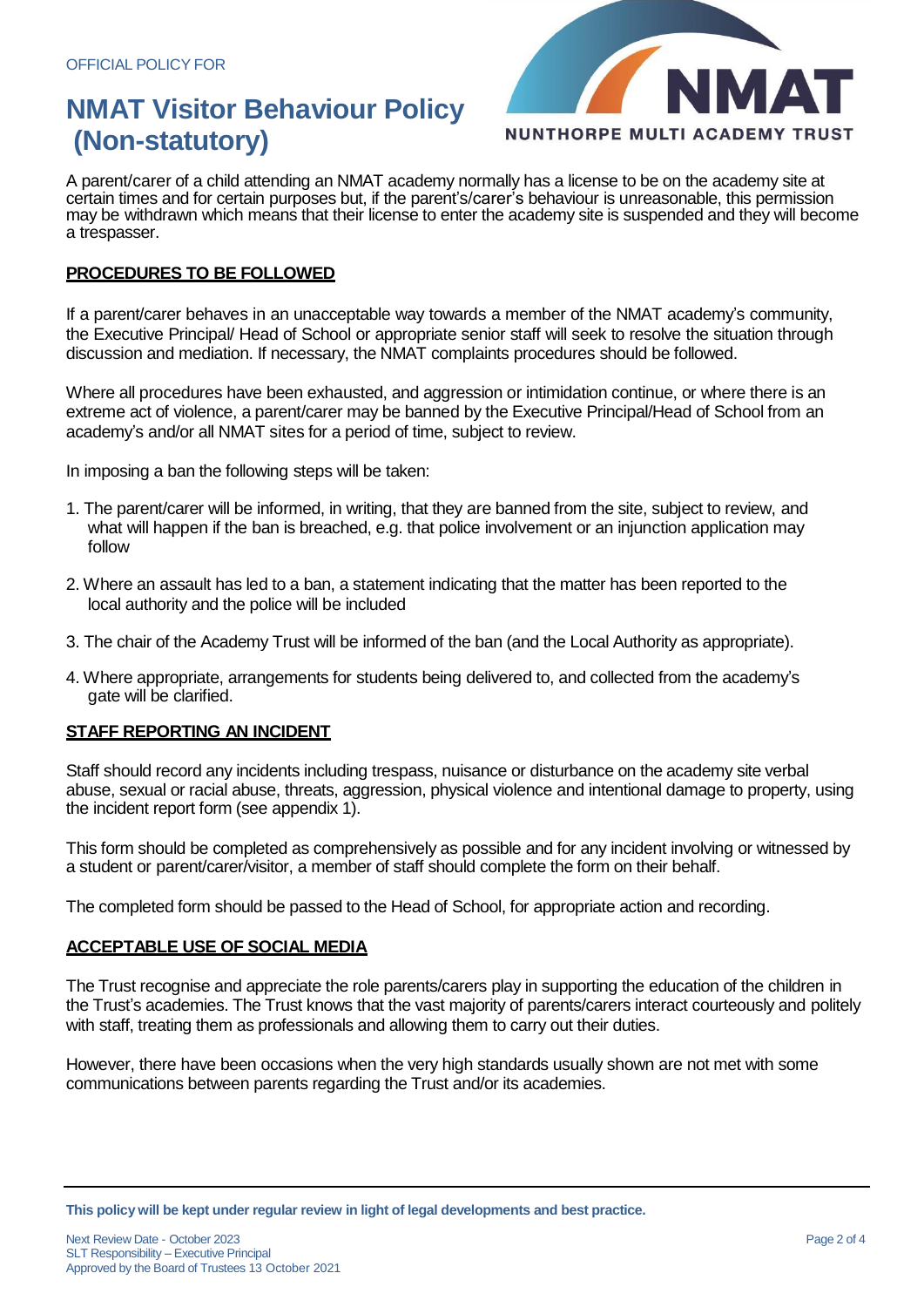# **NMAT Visitor Behaviour Policy (Non-statutory)**



The Trust has a duty of care to every member of our staff. This means the Trust expects them to be treated with respect at all times. Consequently, the Trust will challenge any behaviour like this and will take action where this is not the case.

Please refer to the NMAT Social Media Policy.

The Trust is sure that parents/carers will agree that it is fair and what should be expected of all interactions with the school, to ensure staff are kept safe whilst setting a positive example for students.

Please also remember that the most appropriate way to raise concerns is directly with the Academy, in line with the Trust's complaints procedure. Airing complaints or negative opinions on social media does not help the Trust/Academy to address the issue in the most constructive way.

**This policywill be kept under regular review in light of legal developments and best practice.**